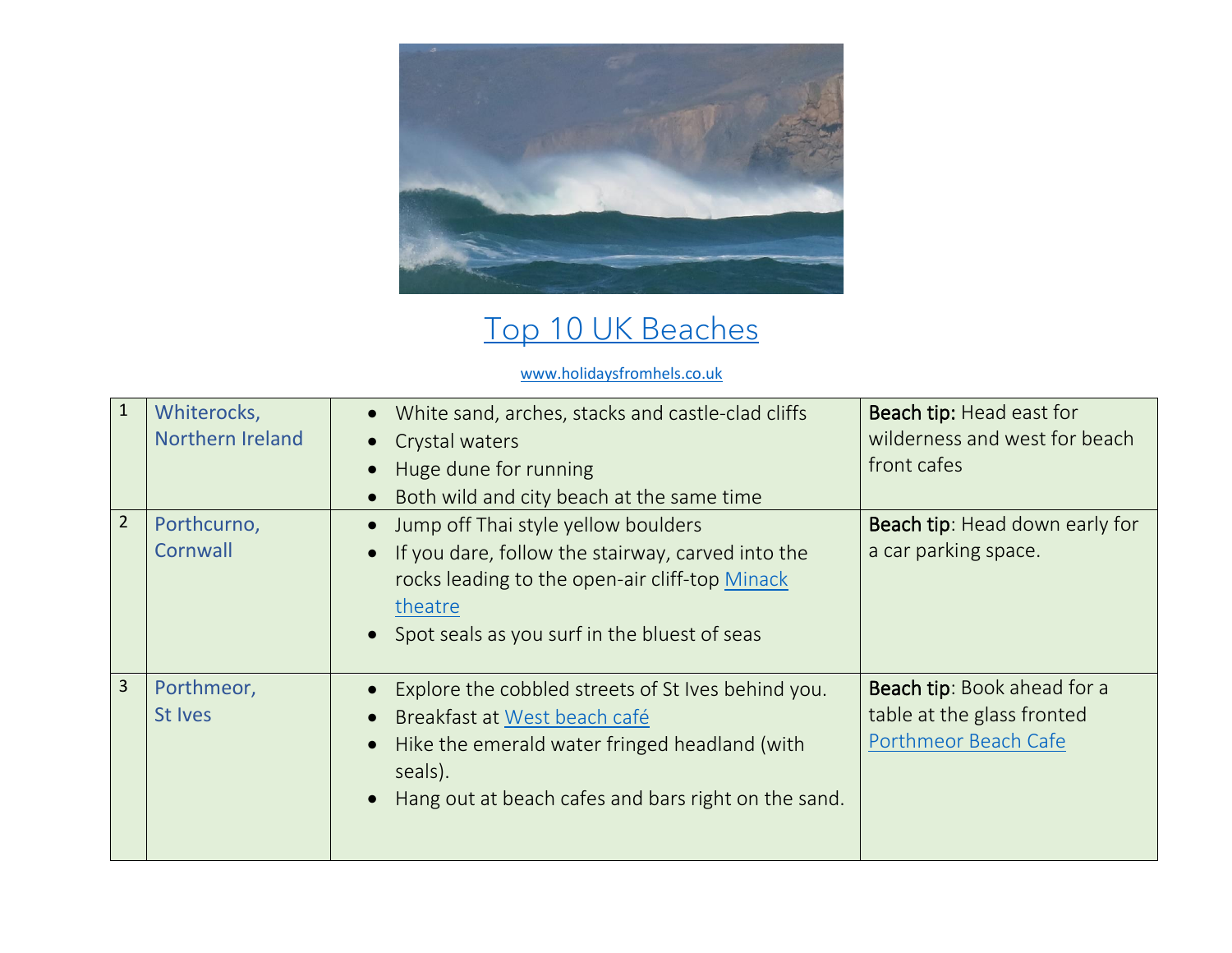| 4              | Durdledoor,<br><b>Dorset</b>     | White cliffs<br>Golden sands<br>Natural arch for dive bombing                                                                                                                 | Beach tip: Don't jump from the<br>top.                                                                                                                                  |
|----------------|----------------------------------|-------------------------------------------------------------------------------------------------------------------------------------------------------------------------------|-------------------------------------------------------------------------------------------------------------------------------------------------------------------------|
| 5              | West Bay,<br><b>Dorset</b>       | Crazily steep and bright orange cliffs.                                                                                                                                       | <b>Beach tip: Don't sit directly</b><br>under the cliffs. "Rocks may fall<br>at any time"                                                                               |
| 6              | Kynance Cove,<br>Cornwall        | Aquamarine water and back-to-back dramatic rocky<br>bays.<br>Accessed by way of a steep coastal path                                                                          | <b>Beach tip:</b> The beach is only<br>accessible at low tide.                                                                                                          |
| $\overline{7}$ | Barafundle Bay,<br>Pembrokeshire | • Stone arch entrance – like a Welsh Ancient Greece<br>Remote location accessed via of coastal path<br>Calm seas are great for swimming and boating                           | Beach tip: Don't miss the<br>National Trust cafe for pre/post<br>beach cream teas by the car<br>park at Stackpole Quay.<br>Use the loo at the carpark<br>before you go. |
| 8              | Perranporth,<br>Cornwall         | Vast swathes of empty white sand<br>$\bullet$<br>Huge run-down-me dunes<br>$\bullet$<br>Don't miss the Watering Hole café/bar right in the<br>$\bullet$<br>middle of the sand | <b>Beach tip:</b> A headland path<br>takes you back the campsite<br>when the tide comes in.                                                                             |
| 9              | Croyde,<br>Devon                 | Do some surfing<br>Play in and or run down sand dunes big enough to<br>get lost in                                                                                            | Beach tip: Hide and seek is a<br>bad idea.                                                                                                                              |